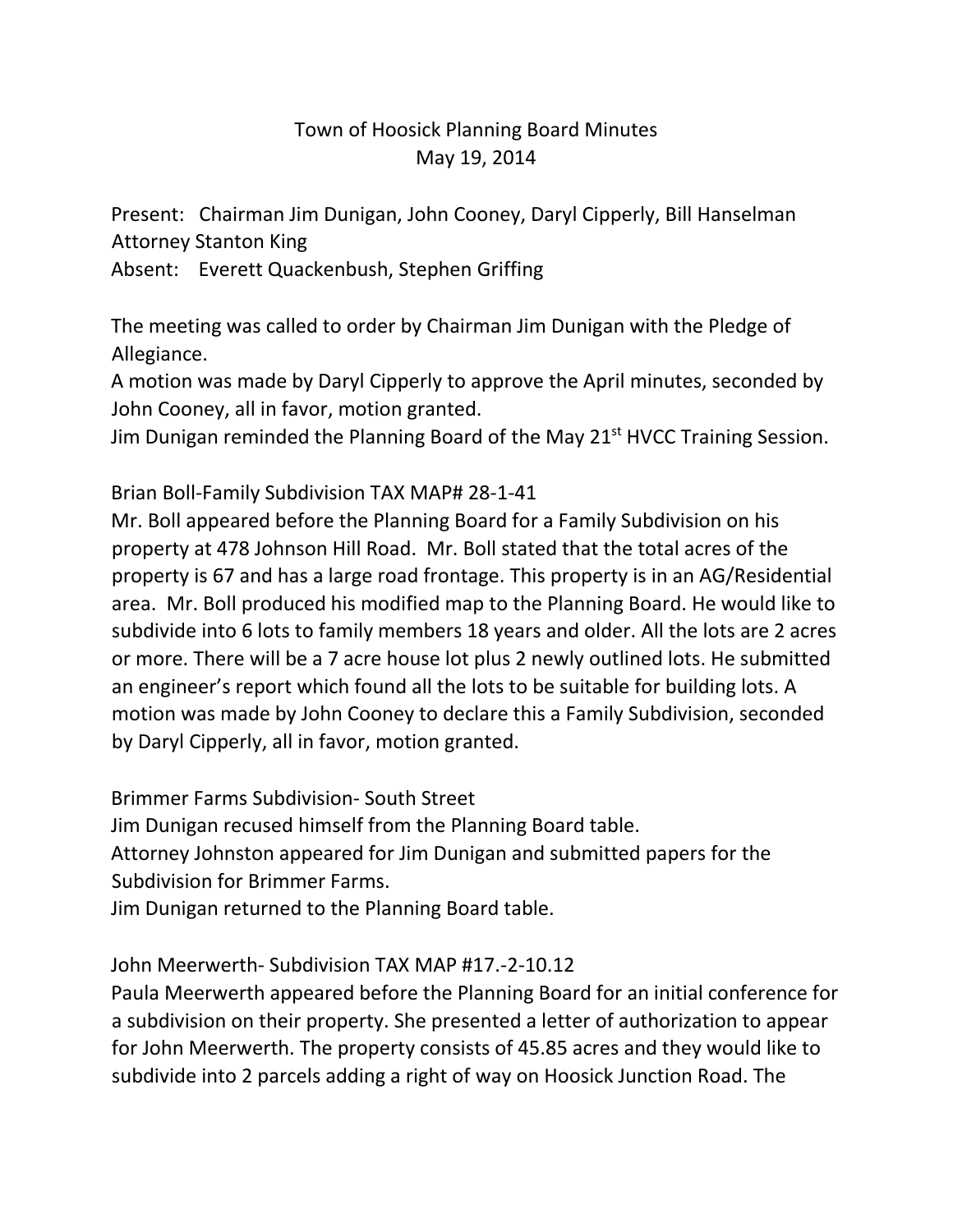## Town of Hoosick Planning Board Minutes May 19, 2014 Page 2 of 3

parcel will be 25.86 acres for a possible sale of the southwest parcel. Paula will be on the agenda for the June meeting.

Dan Green-Rt. 67 Site Plan Review TAX MAP # 17.4-3-15.2

Mr. Green appeared before the Planning Board for a site plan review for a mobile concession stand on his property. They will sell ice cream, hot dogs, hamburgers and soda in the summertime. The hours of operation will be until 9 p.m. daily. This stand is located in a hamlet. It is considered a small retail commercial business which is permitted in a hamlet. The water tank is self-contained in the mobile unit.

The Planning Board reviewed the site plan. The scale was satisfactory. The Planning Board waived the lighting plan it is existing. The floor elevations were waived, small scale location map was waived, landscape plan was waived it is existing, they waived the grade contours, they are existing, the utilities were waived they are existing, test boring were waived they are existing and the board waived the engineer report for traffic, there is an existing parking lot and the parking plan was waived, interior design was waived it is a mobile unit, they waived the engineer report for runoff and waived the septic system. Walkways for handicap is satisfactory and handicap spot for parking is shown on plan. The storage areas are contained inside the mobile unit. The board waived the setback off the highway existing, and waived elevations. There is an existing sign on the property and will be redone and used for the mobile concession stand. The Planning board reviewed the EAF and found no significant impacts on the environment.

A motion was made by Daryl Cipperly to waive a public hearing, seconded by Bill Hanselman, all in favor, motion granted.

John Cooney made a motion to classify this as an unlisted action, seconded by Bill Hanselman, all in favor, motion granted.

A motion was made by John Cooney to adopt a NEG DEC, seconded by Bill Hanselman, all in favor, motion granted.